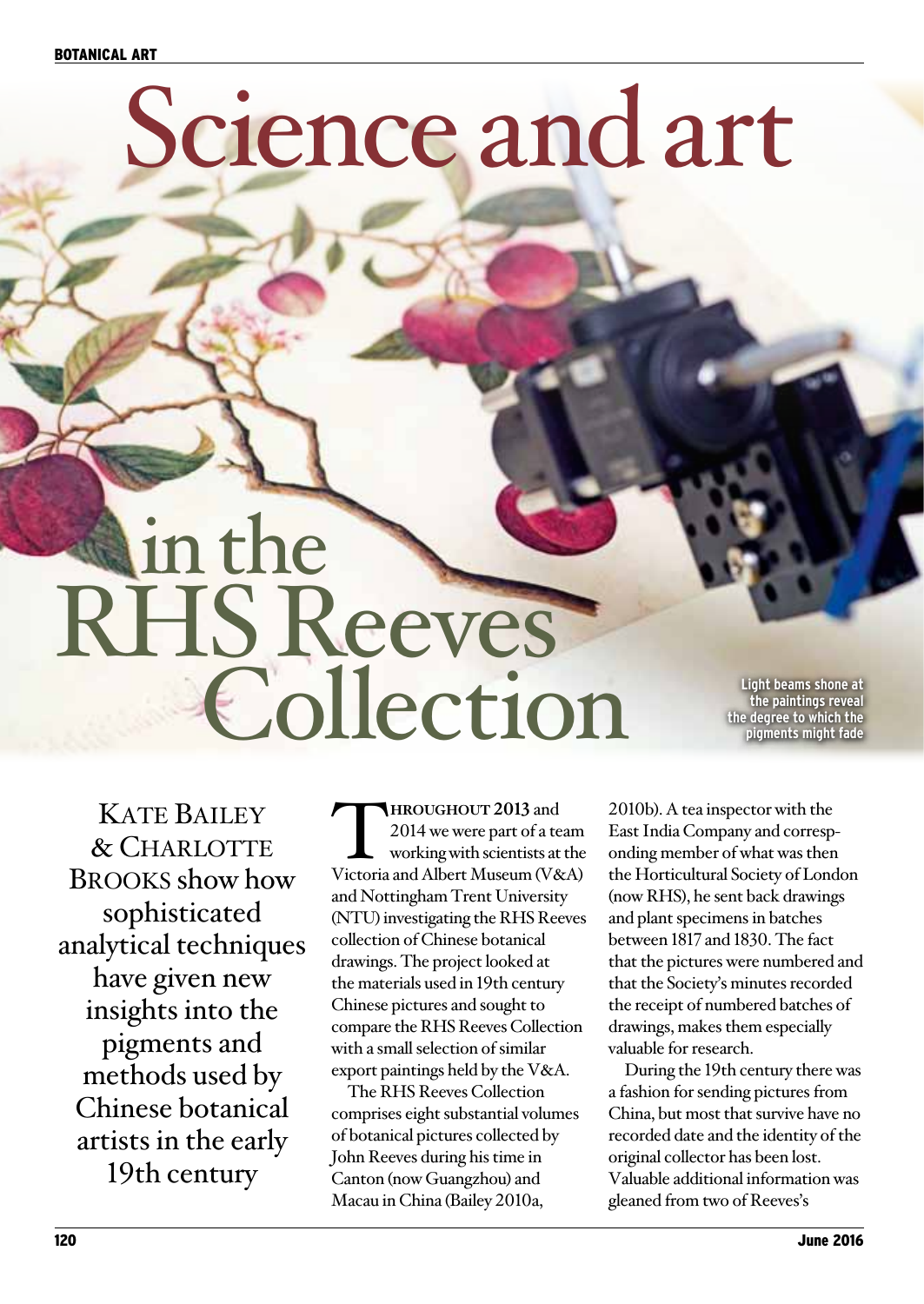# $Pl<sub>a</sub><sup>m</sup>$ ntsman



The painting of Rosa chinensis 'Semperflorens' was found to contain a broad range of pigments

notebooks held at the Natural History Museum; these record a few of the plant drawings, the name of the Chinese artists and the amount they were paid by Reeves. It is rare to find the names of the artists who painted so many pictures sent back from China at this time.

# Aims of the research

The aim of the research was to discover how the pictures were made – the pigments, the method of production and the papers used. Because the project also included a selection of pictures from the V&A, it was hoped that comparisons could be made. Unlike the RHS Reeves Collection, those at the V&A were

acquired from booksellers in the UK in the late 19th and early 20th centuries. The dates and painters' names are unknown.

Chinese painting styles and materials are usually very different from those found in European works. The RHS collection is particularly informative because two distinct methods of picture-making are in evidence. Most of the pictures were made on fairly thick, heavily sized Western papers, usually Whatman, which was almost certainly obtained by the East India Company for this purpose. However, the albums are also interspersed with small watercolours on fine, very white Chinese papers, where the paint

appears to have been applied in thin washes. Reeves gave these pictures a separate reference system and, although it seems that they were painted by his usual painters, Akam, Akew, Akut and Asung, they were collected by him rather than commissioned.

Previous historical research had revealed the way in which pictures were generally produced in the artists' studios of China Street and New China Street in Canton at this time. This involved a uniquely Eastern method of painting using ground mineral pigments and organic dyes which were repeatedly covered with washes of alum and animal glue solution to protect the paper and paint. The V&A pictures are typical of the pictures that were produced for visitors in large quantities and sold as souvenirs, in the days prior to photography. A further point of interest was to discover whether the Reeves pictures matched what was already known about the materials and production methods of Chinese export art, as the painters were likely to have come from the same Canton studios and would have been used to working for Western markets.

# Scientific exploration

We identified a number of pictures from the Reeves collection for testing, seeking as wide a range of dates, colours and paper types as possible. We wanted to find out which pigments were present and, in particular, whether they contain Prussian blue (a manufactured colour exported from Europe) or the traditionally used blue indigo (derived from plants such as *Indigofera tinctoria* and *Isatis tinctoria*).

➤ One limitation was that the Raman microscope could only take unbound pictures of a certain size, but we eventually narrowed our selection to 32 pictures.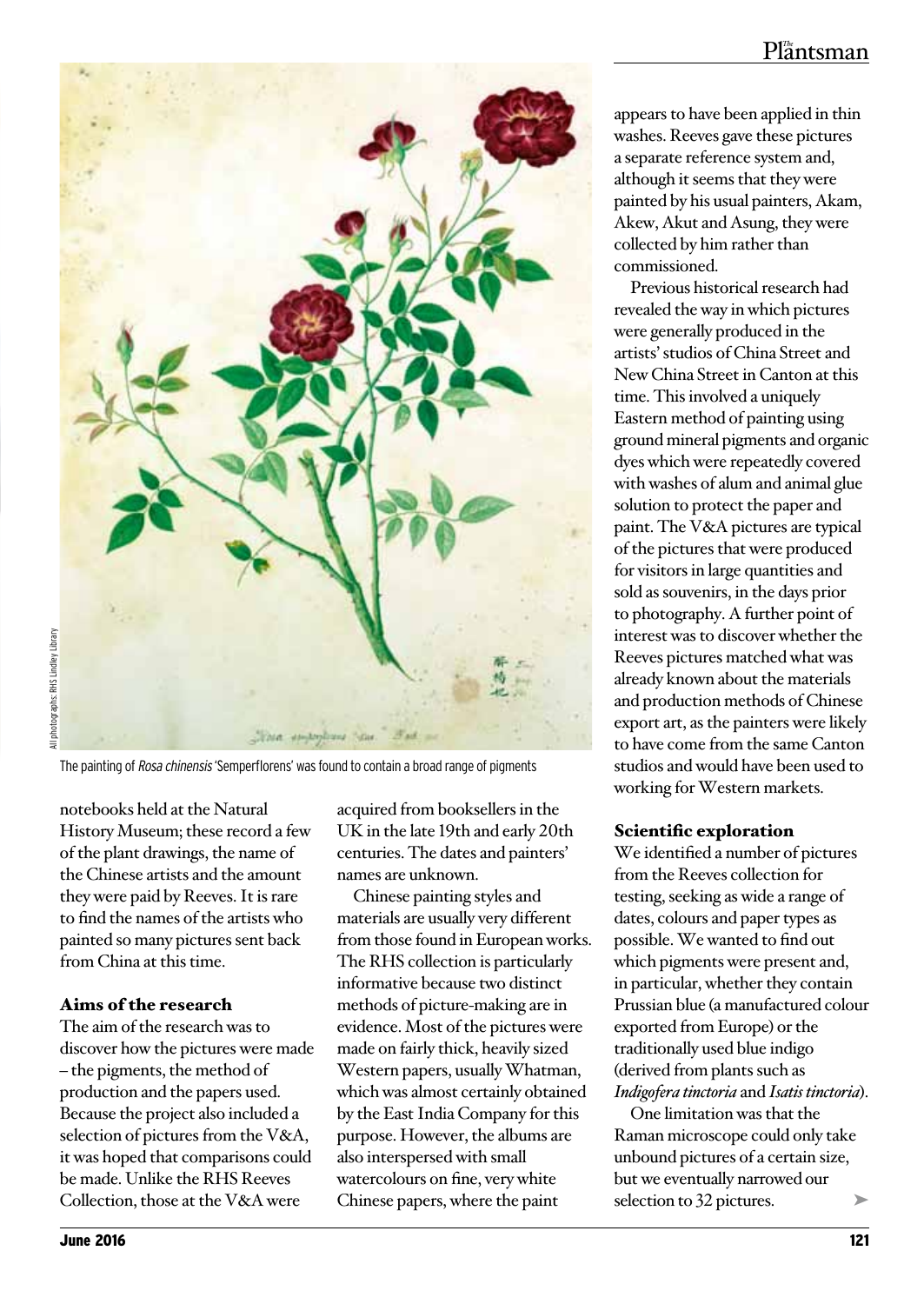Due to the valuable nature of this collection, traditional methods of sampling by taking minute amounts of paint from the surface with a fine needle for microscopic examination were not an option. However, we had access to analytic instruments that could tell us a lot more. This project brought together physicists and chemists using five, non-invasive, analytical methods. One of the unique aspects of this study was the combination of several instruments and analysis techniques, including new instruments built at NTU.

## Testing methods

Selected Reeves pictures underwent initial microfade testing. A narrow but intense beam of light was directed onto several points on each picture and the light reflected back was collected by a spectrometer to determine whether they would fade and, if so, what the rate of fade would be. This was compared to an index known as the Blue Wool standard. This index is a valuable tool for curators and conservators because it tells them the maximum allowable light levels for each picture, before visible damage occurs. All except one of the pigments demonstrated stability equal to or better than ISO Blue Wool 3, which is a good result.

Once we were confident that the pictures met this standard and would not be adversely affected, further tests were carried out using optical coherence tomography (OCT) which probes the paper surface to reveal its structure. In addition, multispectral imaging allows for large areas of the paper to be read under near infra-red light, to reveal any hidden lines beneath the painted layers. These tools allowed us to determine something of the process for creating the pictures and a tentative identification of the artists' materials.



Infra-red imaging of the painting of Wisteria sinensis (above) revealed the use of graphite pencil for under-drawing during the early stages of its creation (right). The pencils were supplied by Reeves.

The pictures were then subjected to Raman spectroscopy, which involves focussing a laser beam onto the picture at selected points and 'reading' information conveyed by the scattered light. This is a noninvasive, non-destructive way of identifying some pigments, even when they have been mixed. Vermilion mixed with lead white to produce pink is a common combination, and was found on pink petals. Raman was able to detect inorganic pigments made from finely ground minerals such as green malachite and blue azurite. It is less helpful at identifying organic pigments, such as lac and cochineal (red scale-insect dyes). These red dyes can be identified using microfade at low light level. These techniques were supplemented by X-ray fluorescence (XRF) which indicates chemical elements present such as lead, arsenic and chromium.

Whereas OCT and multispectral imaging provide an impression of a large area of the picture, microfade, Raman and XRF all involve scrutinizing minute points on the picture, or, in the case of Raman, individual particles. When used in combination they allow for a wealth of information to be uncovered.

For example, the materials used in Chinese papers derived from plant material differ greatly from those found in Western papers of the period, which usually contain a high rag content. When OCT is combined with XRF we can see not only the paper structure but discover what type of size had been applied to the surface during manufacture.

#### Material revelation

As the study was intended as a pilot, and scheduled to last only 12 months, there was a limit to the number of pictures that could be analysed. Although only a small proportion of the RHS Reeves pictures were included in the study, the results can be applied to much of the remaining collection. Of all those tested, the paints and papers were found to be more stable than ISO Blue Wool 3. This critical information was not only necessary for the safe continuation of the study, but can also be used to inform decisions about any future plans to display the pictures.

Tests revealed that the majority of the colours were those typically used by Chinese painters. The organic pigments include yellow gamboge (derived from *Garcinia*, a tropical tree) and indigo, lac and cochineal.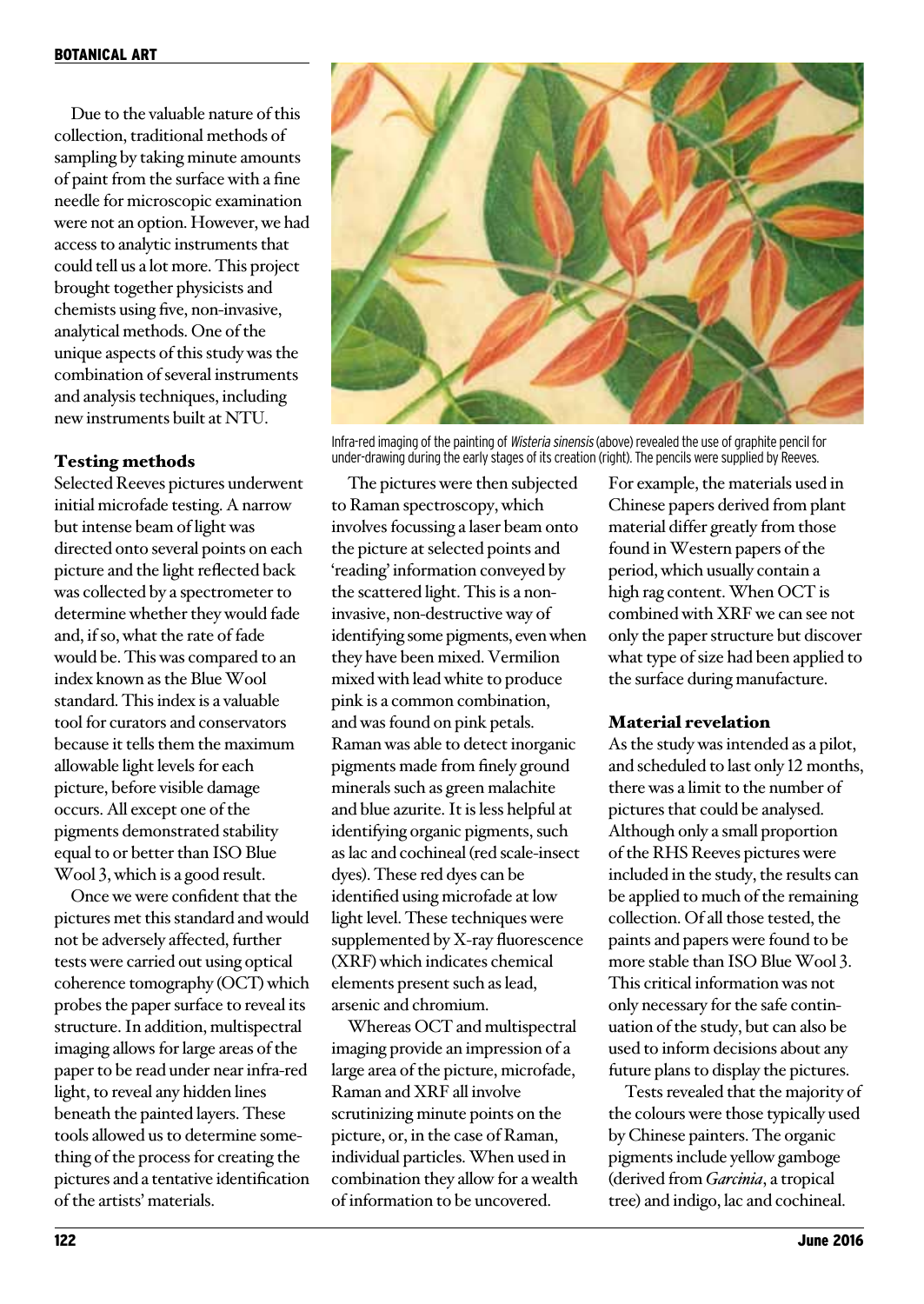# $Pl<sub>a</sub><sup>m</sup>$ ntsman



Fine examples of these organic pigments can be seen on the illustration of *Rosa chinensis* 'Semperflorens', where the petals were painted using lac or cochineal. Cochineal was imported from the West and lac, derived from the lac insect, is a similar product more commonly used in the East. The inorganic paints used in the rose painting included lead white, red lead, green malachite, blue azurite, vermilion, smalt (finely crushed blue glass), hematite and yellow ochre. There were many instances where analysis revealed paint mixtures –

malachite, gamboge and indigo were found together in some of the leaf areas of the rose painting. In other paintings, an orange produced by mixing red lead and vermilion was present in some fruit depictions. These findings accord with information in Chinese painting manuals. They confirm that the Chinese painters were mainly using locally sourced pigments typically found in export art.

#### Distinguishing pigments

It is hard to distinguish between lac and cochineal pigments by eye. They



The first use of chrome yellow in China was detected in this painting of Camellia japonica cultivars

are very similar in colour, both being derived from scale insects. Lac, produced from the lac insect was commonly used in the East, whereas the cochineal beetle, originally from Mexico, was used to make a dye that was then imported to China.

However, the presence of chrome yellow on one of the *Camellia japonica* pictures was contrary to all expectations. As this picture is no later than 1830 and is probably from the early 1820s, it quite possibly represents the first use of this pigment in China by Chinese artists. Chrome yellow is a Western colour, a natural form of lead chromate discovered in Siberia in the 18th century. The earliest record as an artists' colour is from 1818 but it did not appear in a Winsor and Newton catalogue until about 1850.

East India Company records show that while Reeves was in London in 1817 he began preparations to send back botanical drawings from Canton. It is known that he sourced copies of plant illustrations to use as reference documents. It may be that he went to one of the many London colourmen and bought the new pigment to take back to China with him.

#### Under-drawing

one labelled 'phobium' by Reeves ▶ Previous observation had strongly suggested that at least some of the paintings were under-drawn with graphite. The use of graphite pencil was not common in China, and when surgeon and naturalist Clarke Abel travelled there in the early 19th century he exchanged pencils for plants. Instead, Chinese artists used watered down carbon ink which became invisible when the painting was complete. Infra-red imaging revealed unexpected, but extensive, pencil-like under-drawing on paintings such as *Wisteria sinensis* and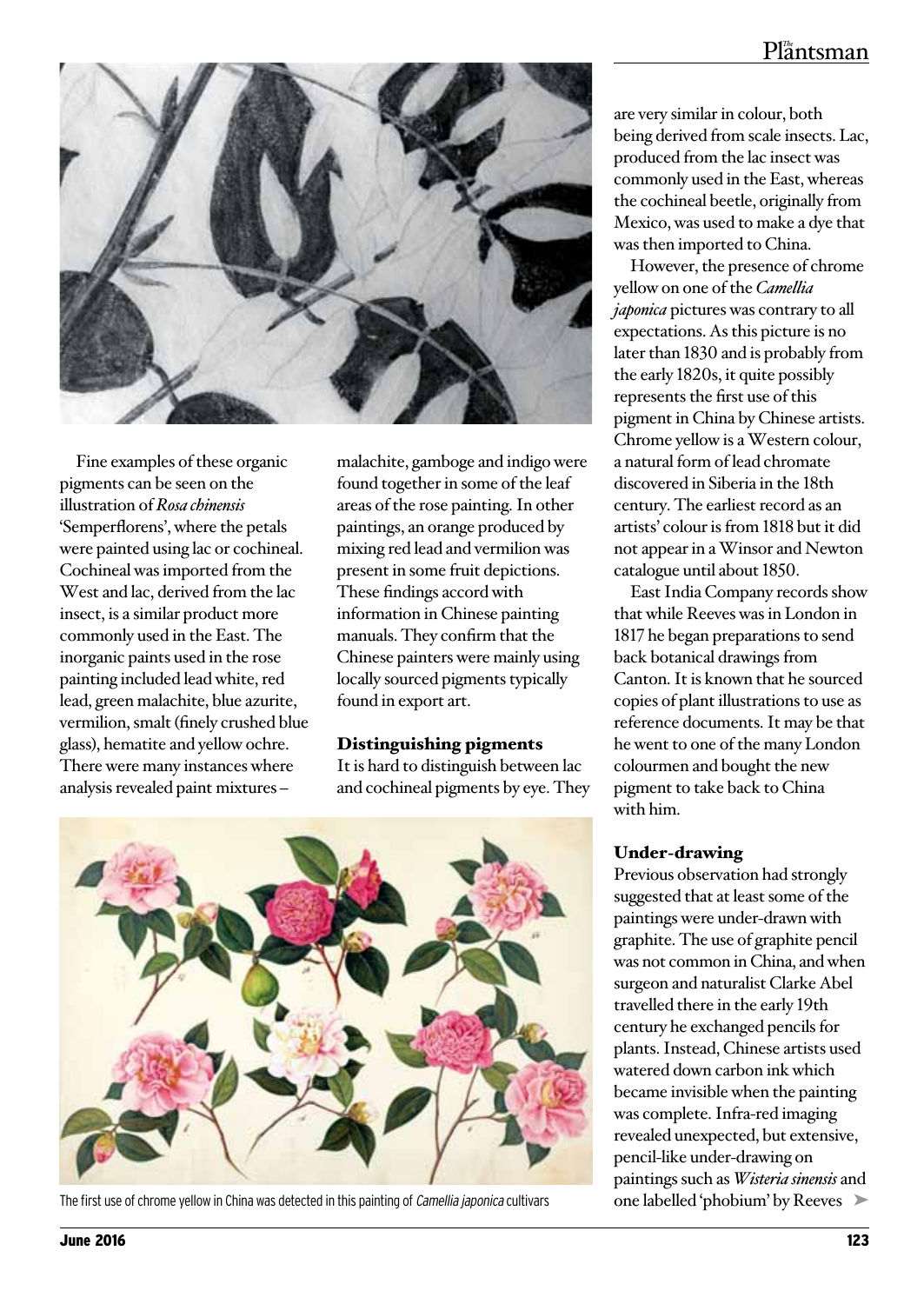

(subsequently identified as *Scolopia*).

There are two virtually identical paintings of phobium and it looks as though pencil was used to draw the outlines. Comparisons using overlay between some of the RHS Reeves

pictures and his own duplicate collection held at the Natural History Museum show that these were copies drawn independently, rather than tracings.

The pencils would have been

supplied by Reeves from the Company's stationery office in Canton. No graphite was found on the smaller pictures painted in the traditional way on Chinese papers. This indicates that the four painters